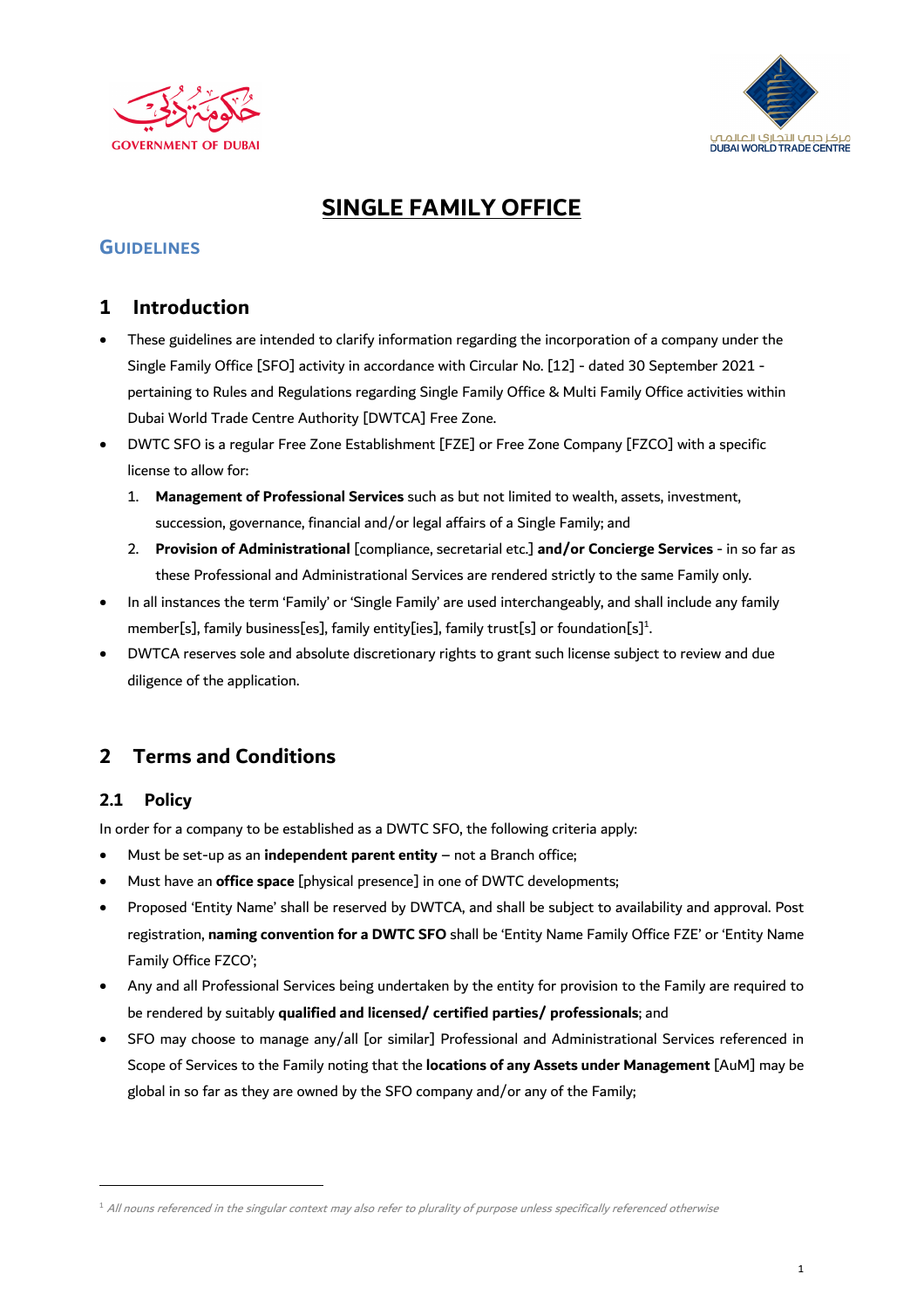



- Family in the context of a 'Single Family' constitutes an individual or a group of individuals **all of whom are lineal descendants of a common ancestor**, as long as each descendant is able to legally prove lineage with the common ancestor regardless of his/her nationality; and
- For avoidance of doubt, **'Lineal Descendant'** shall include individual[s] that are: [1] direct blood line descendant; [2] the legal spouse/s [including those that may be widowed whether or not remarried thereafter, and their legal spouse – i.e. spouse of the spouse of the bloodline descendant noting that this third degree of separation is limited to the marriage being legally active at the time of consideration]; and [3] legal children – gender and age neutral [including those adopted as minors, legally adopted step or half children - adult or minor, and children of all adopted children].

#### **2.2 Structure and Specific Restrictions**

- **Entity Structure:** All shareholders of the SFO must be members of the Family where:
	- 1. **100% Shareholding of the SFO** must be held by Lineal Descendants of the Family; and
	- 2. Consequently, **100% Ultimate Beneficial Ownership** [UBO] must vest with the Family.
- **Ownership or Sale of Shares** SFO is not permitted to sell shares to any third-party non-family member to assure that 100% shareholder structure and UBO requirements are retained within the Family – however, transfer of shares within the Family is permissible.
- From a control and governance perspective, to allow the Family the flexibility to manage the SFO Board with the desired level of professional independence, the mandatory minimum **Controlling Interest** [CI] required to be **held by the Family shall be 51%** where:
	- 1. SFO Board must be at least majority [51%] controlled by the Family; and
	- 2. No single non-family board member shall have greater CI than the largest individual Family shareholder [i.e. **Lineal Descendant must retain largest CI**].
- SFO may **employ non-family members** for any/all of the scope of Professional and Administrational Services, so long as any of these Services are rendered in strict compliance with the mandatory Policy considerations outlined herein.
- SFO may not have a **General Manager or Chief Executive** [defined as the highest decision-making executive in the operating entity] who is not a Family member.
- SFO may **act as a conduit** for Mainland and/or Offshore [geography agnostic UAE or overseas] licensed structures such as Trusts operated by Trustees, or Foundations; and in such instances, can supervise and coordinate all such activities.
- Services **strictly not permitted** to be undertaken by an SFO, include any 'regulated' activities that require to be specifically professionally licensed, and are strictly governed by relevant UAE Authorities - e.g. Central Bank, Telecommunications Regulatory Authority, Ministry of Health etc. - noting that such services directly impact consumers outside of the Single Family.
- SFO is limited to providing **Services to, and/or Managing Assets or AuM of the Single Family**; Consequently, an SFO may strictly not provide directly or manage the provision of permissible services for other individuals or families whatsoever.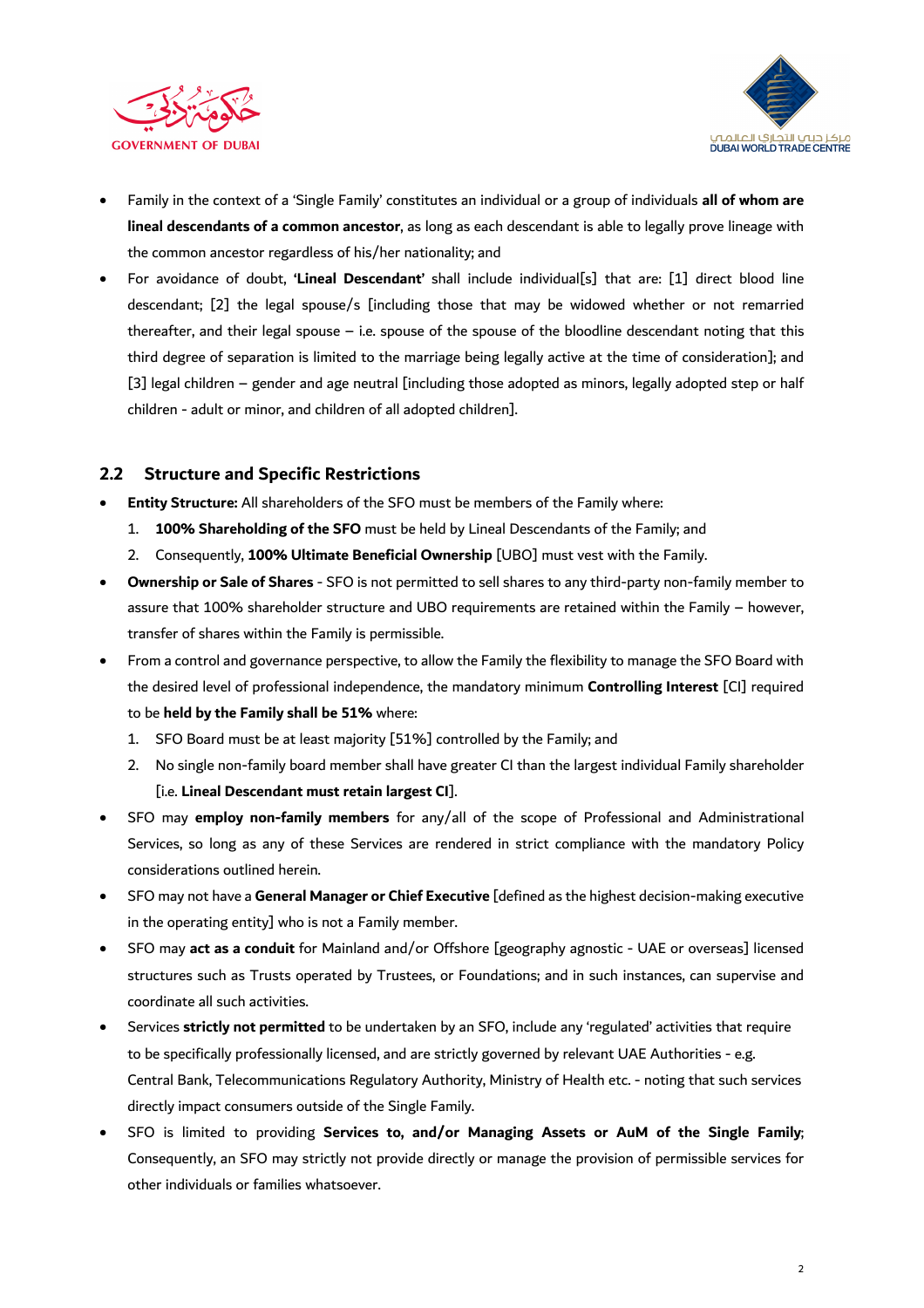



#### **2.3 Compliance and Reporting Guidelines**

Upon commencement of its operations, the SFO must assure DWTCA of compliance with all the aforementioned structure guidelines and scope restrictions including but not limited to:

- **Client**: Strict provision of permissible 'unregulated' services solely to the Single Family.
- **Client**: No material change in the total number of Family members being serviced/ served by the SFO, without written notification of such change being reported to DWTCA upon occurrence [within prescribed timelines] of such change.
- **Structure**: No material change in legal ownership structure [shareholding and/or UBO] of the SFO, without the written notification of such change to DWTCA upon occurrence [within prescribed timelines] of such change.
- **Scope**: No material change in Scope of Services undertaken by the SFO, without written notification of such amendments being reported to DWTCA prior to occurrence [as per prescribed timelines] of such change.
- **Post-Facto Notification - Timelines Prescribed** for aforementioned **Client or Structural Change[s]:** 
	- 1. SFO is required to provide official Change Notification [CNote] with all supporting documents to DWTCA within a maximum of **30-calendar days upon occurrence** of the change – for acknowledgement and necessary amendments to the record as may be warranted;
	- 2. DWTCA official confirmation of receipt [COR] to the SFO to be expected within **2-working days** of receiving the CNote; and
	- 3. DWTCA responses with [i] a formal acknowledgment of the change; [ii] confirmation of requisite amendments to the record if needed; and/or [iii] a request for further documentation as needed to officiate the change – to be expected within **5-working days** following the COR.
- **Pre-Implementation Approval Requests - Timelines Prescribed** for aforementioned **Scope Change:**
	- 1. All Change Request Notifications [CRNote] must be received by DWTCA prior to the SFO undertaking/ implementing such change;
	- 2. Explicit written approval of DWTCA permitting such activity, and updating the license [if material enough to warrant such amendments] is required to be completed prior to undertaking the scope;
	- 3. DWTCA official COR to the SFO to be expected within **2-working days** of receiving the CRNote;
	- 4. DWTCA responses to incomplete an CRNote, seeking further documentation and/or providing status update on procedural needs to be expected within **5-working days** following the COR; and
	- 5. DWTCA formal process closure with the official 'Approval' or 'Denial' of CRNote to be expected within **2-calendar weeks** of receipt of all required documents [step 4 above].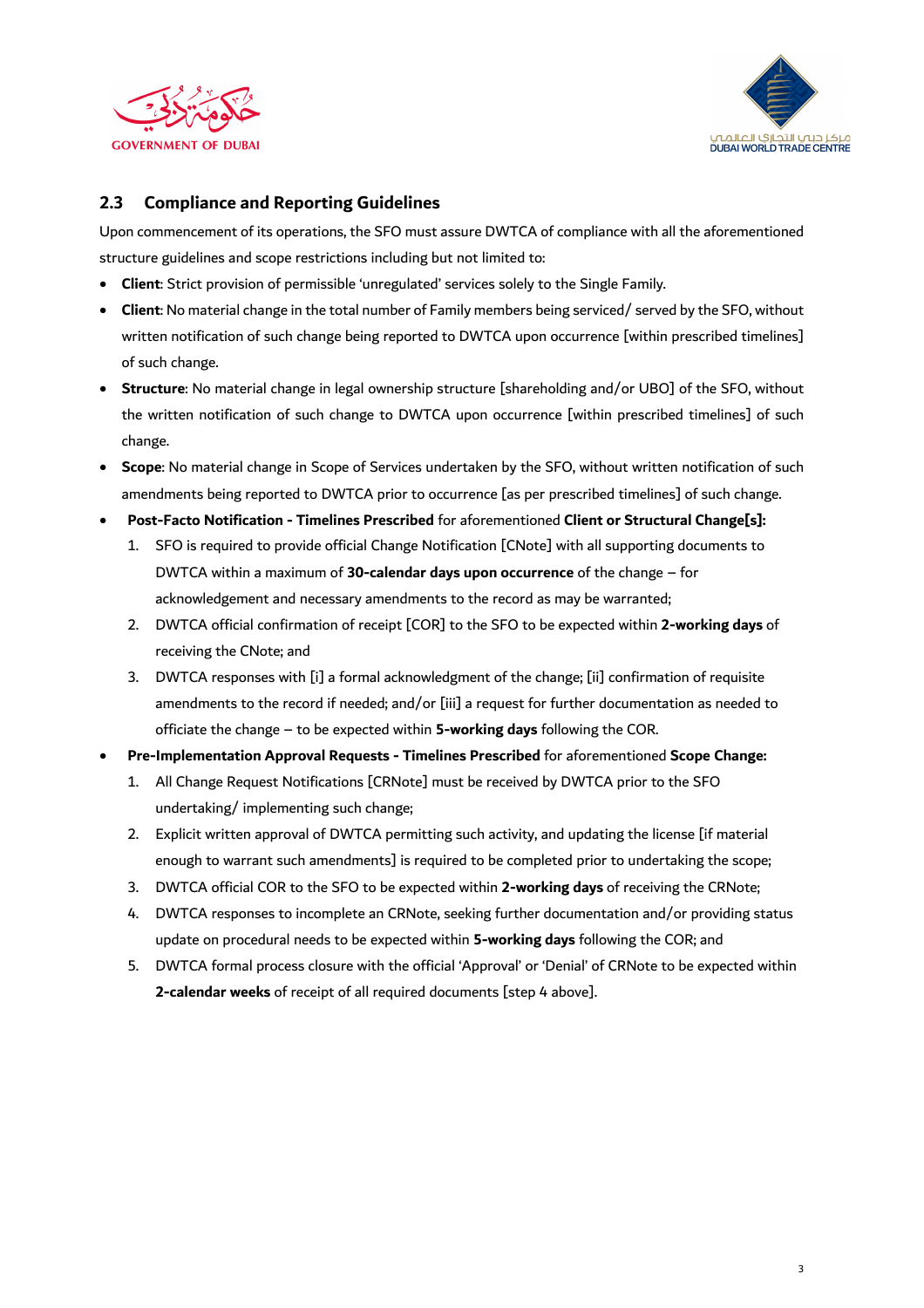



# **3 Application Requirements**

#### **Phase 1: SFO Qualification Process** – Submission via DWTC online portal

| <b>LICENSE QUALIFICATION - SUBMISSION REQUIREMENTS</b> |      |                                      |                                                                 |  |  |  |
|--------------------------------------------------------|------|--------------------------------------|-----------------------------------------------------------------|--|--|--|
| Original                                               | Copy | <b>Documents</b>                     | <b>Remarks</b>                                                  |  |  |  |
|                                                        |      | Proof<br>minimum<br>of<br><b>AED</b> | Letter from a regulated financial institution<br>$\bullet$      |  |  |  |
|                                                        |      | liquid<br>500,000/-<br>in<br>assets  | confirming the same [Original]                                  |  |  |  |
|                                                        |      | equivalent or cash [retained on      | Bank Statement of Accounts [or equivalent]<br>$\bullet$         |  |  |  |
|                                                        |      | atleast<br>for<br>account<br>12      |                                                                 |  |  |  |
|                                                        |      | consecutive months]                  |                                                                 |  |  |  |
|                                                        |      | Proof of identity and family         | <b>ONE</b> of the following:                                    |  |  |  |
|                                                        |      | relationship<br><b>Iineal</b>        | Birth or Marriage Certificate [Attested/True Copy               |  |  |  |
|                                                        |      | descendance]<br>of<br>every          | with sworn translation if not in English or Arabic]             |  |  |  |
|                                                        |      | shareholder of the SFO -either       | Family book, if applicable for relevant family<br>$\bullet$     |  |  |  |
|                                                        |      | issued in the UAE by the             | members, and only if reflecting same family name,               |  |  |  |
|                                                        |      | relevant Authority, or if issued in  | limited to a single generation [Attested/True Copy]             |  |  |  |
|                                                        |      | a foreign jurisdiction, attested     | Attested passport copies of family members, only                |  |  |  |
|                                                        |      | by the UAE Embassy or Ministry       | where direct lineage is clearly evidenced [same family          |  |  |  |
|                                                        |      | of Foreign Affairs - noting          | name] and limited to a single generation                        |  |  |  |
|                                                        |      | exceptions on attestation in         | Sworn written affidavit [Original] from the family<br>$\bullet$ |  |  |  |
|                                                        |      | special circumstances may be         | lawyer [Translated if not in English or Arabic; and             |  |  |  |
|                                                        |      | secured from/ approved by            | Attested by the UAE Embassy or Ministry of Foreign              |  |  |  |
|                                                        |      | DWTCA on a case by case basis        | Affairs if issued in a country other than the UAE],             |  |  |  |
|                                                        |      |                                      | confirming that all family members being served by              |  |  |  |
|                                                        |      |                                      | the SFO constitute a Single Family as defined herein            |  |  |  |
|                                                        |      | SFO undertaking letter               | DWTC form to be completed<br>$\bullet$                          |  |  |  |
|                                                        |      | signed by Applicant[s]               | Must include signatures of all Applicants<br>٠                  |  |  |  |
|                                                        |      | SFO questionnaire                    | DWTC form to be completed<br>$\bullet$                          |  |  |  |
|                                                        |      | filled<br>and,<br>signed<br>by       | Must include signatures of all proposed shareholders            |  |  |  |
|                                                        |      | Applicant[s], with all required      | and board members                                               |  |  |  |
|                                                        |      | documents to be attached             |                                                                 |  |  |  |
|                                                        |      | Business plan signed by<br>the       | Must contain at minimum:                                        |  |  |  |
|                                                        |      | Applicant[s]                         | Number of family members the SFO will provide<br>$\bullet$      |  |  |  |
|                                                        |      |                                      | assistance to                                                   |  |  |  |
|                                                        |      |                                      | Comprehensive overview of the family businesses,                |  |  |  |
|                                                        |      |                                      | trusts, foundations, assets and AuM [and global                 |  |  |  |
|                                                        |      |                                      | coverage anticipated]                                           |  |  |  |